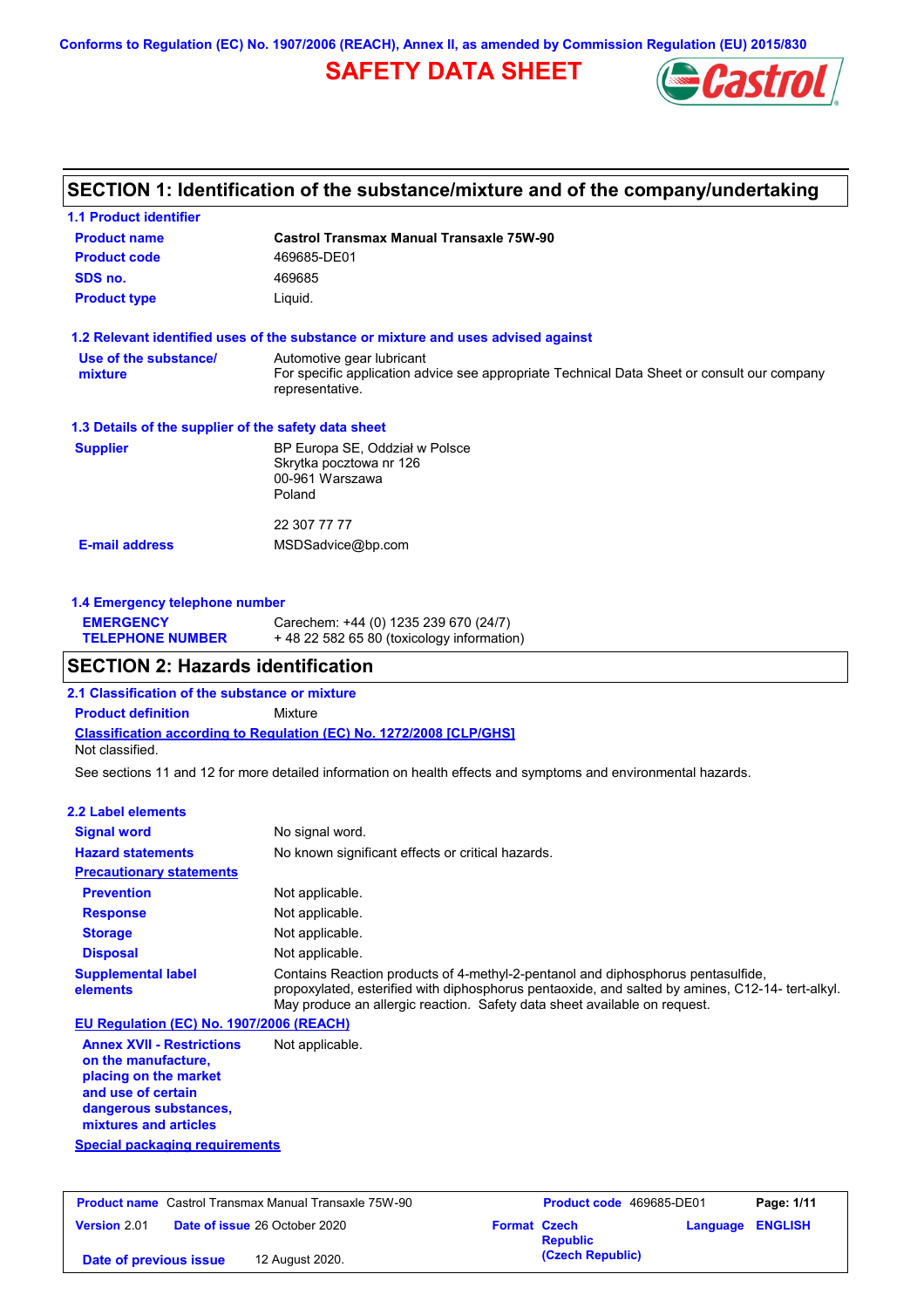## **SECTION 2: Hazards identification**

| <b>Containers to be fitted</b><br>with child-resistant<br>fastenings                                                     | Not applicable.                                                                                               |
|--------------------------------------------------------------------------------------------------------------------------|---------------------------------------------------------------------------------------------------------------|
| <b>Tactile warning of danger</b>                                                                                         | Not applicable.                                                                                               |
| 2.3 Other hazards                                                                                                        |                                                                                                               |
| <b>Results of PBT and vPvB</b><br>assessment                                                                             | Product does not meet the criteria for PBT or vPvB according to Regulation (EC) No. 1907/2006,<br>Annex XIII. |
| <b>Product meets the criteria</b><br>for PBT or vPvB according<br>to Regulation (EC) No.<br><b>1907/2006, Annex XIII</b> | This mixture does not contain any substances that are assessed to be a PBT or a vPvB.                         |
| Other hazards which do<br>not result in classification                                                                   | Defatting to the skin.                                                                                        |

### **SECTION 3: Composition/information on ingredients**

**Mixture** 

#### **3.2 Mixtures**

**Product definition**

Synthetic base stock. Proprietary performance additives.

| <b>Product/ingredient</b><br>name                             | <b>Identifiers</b>                                                                   | $\%$        | <b>Regulation (EC) No.</b><br>1272/2008 [CLP] | <b>Type</b> |
|---------------------------------------------------------------|--------------------------------------------------------------------------------------|-------------|-----------------------------------------------|-------------|
| 1-Decene, homopolymer,<br>hydrogenated                        | REACH #: 01-2119486452-34<br>$EC: 500-183-1$<br>CAS: 68037-01-4                      | $≥25 - ≤50$ | Asp. Tox. 1, H304                             | $[1]$       |
| Dec-1-ene, trimers, hydrogenated                              | REACH #: 01-2119493949-12<br>$EC: 500-393-3$<br>CAS: 157707-86-3                     | 225 - ≤50   | Asp. Tox. 1, H304                             | $[1]$       |
| Distillates (petroleum), solvent-<br>dewaxed heavy paraffinic | REACH #: 01-2119471299-27<br>EC: 265-169-7<br>CAS: 64742-65-0<br>Index: 649-474-00-6 | ≤10         | Asp. Tox. 1, H304                             | [1] [2]     |

**See Section 16 for the full text of the H statements declared above.**

**Type** 

[1] Substance classified with a health or environmental hazard

[2] Substance with a workplace exposure limit

[3] Substance meets the criteria for PBT according to Regulation (EC) No. 1907/2006, Annex XIII

[4] Substance meets the criteria for vPvB according to Regulation (EC) No. 1907/2006, Annex XIII

[5] Substance of equivalent concern

[6] Additional disclosure due to company policy

Occupational exposure limits, if available, are listed in Section 8.

### **SECTION 4: First aid measures**

#### **4.1 Description of first aid measures**

| Eye contact                       | In case of contact, immediately flush eyes with plenty of water for at least 15 minutes. Eyelids<br>should be held away from the eyeball to ensure thorough rinsing. Check for and remove any<br>contact lenses. Get medical attention. |
|-----------------------------------|-----------------------------------------------------------------------------------------------------------------------------------------------------------------------------------------------------------------------------------------|
| <b>Skin contact</b>               | Wash skin thoroughly with soap and water or use recognised skin cleanser. Remove<br>contaminated clothing and shoes. Wash clothing before reuse. Clean shoes thoroughly before<br>reuse. Get medical attention if irritation develops.  |
| <b>Inhalation</b>                 | If inhaled, remove to fresh air. Get medical attention if symptoms occur.                                                                                                                                                               |
| <b>Ingestion</b>                  | Do not induce vomiting unless directed to do so by medical personnel. Get medical attention if<br>symptoms occur.                                                                                                                       |
| <b>Protection of first-aiders</b> | No action shall be taken involving any personal risk or without suitable training.                                                                                                                                                      |

#### **4.2 Most important symptoms and effects, both acute and delayed**

See Section 11 for more detailed information on health effects and symptoms.

### **Potential acute health effects**

| <b>Inhalation</b>      | Vapour inhalation under ambient conditions is not normally a problem due to low vapour<br>pressure. |                     |                                 |                         |            |
|------------------------|-----------------------------------------------------------------------------------------------------|---------------------|---------------------------------|-------------------------|------------|
|                        | <b>Product name</b> Castrol Transmax Manual Transaxle 75W-90                                        |                     | <b>Product code</b> 469685-DE01 |                         | Page: 2/11 |
| <b>Version 2.01</b>    | <b>Date of issue 26 October 2020</b>                                                                | <b>Format Czech</b> | <b>Republic</b>                 | <b>Language ENGLISH</b> |            |
| Date of previous issue | 12 August 2020.                                                                                     |                     | (Czech Republic)                |                         |            |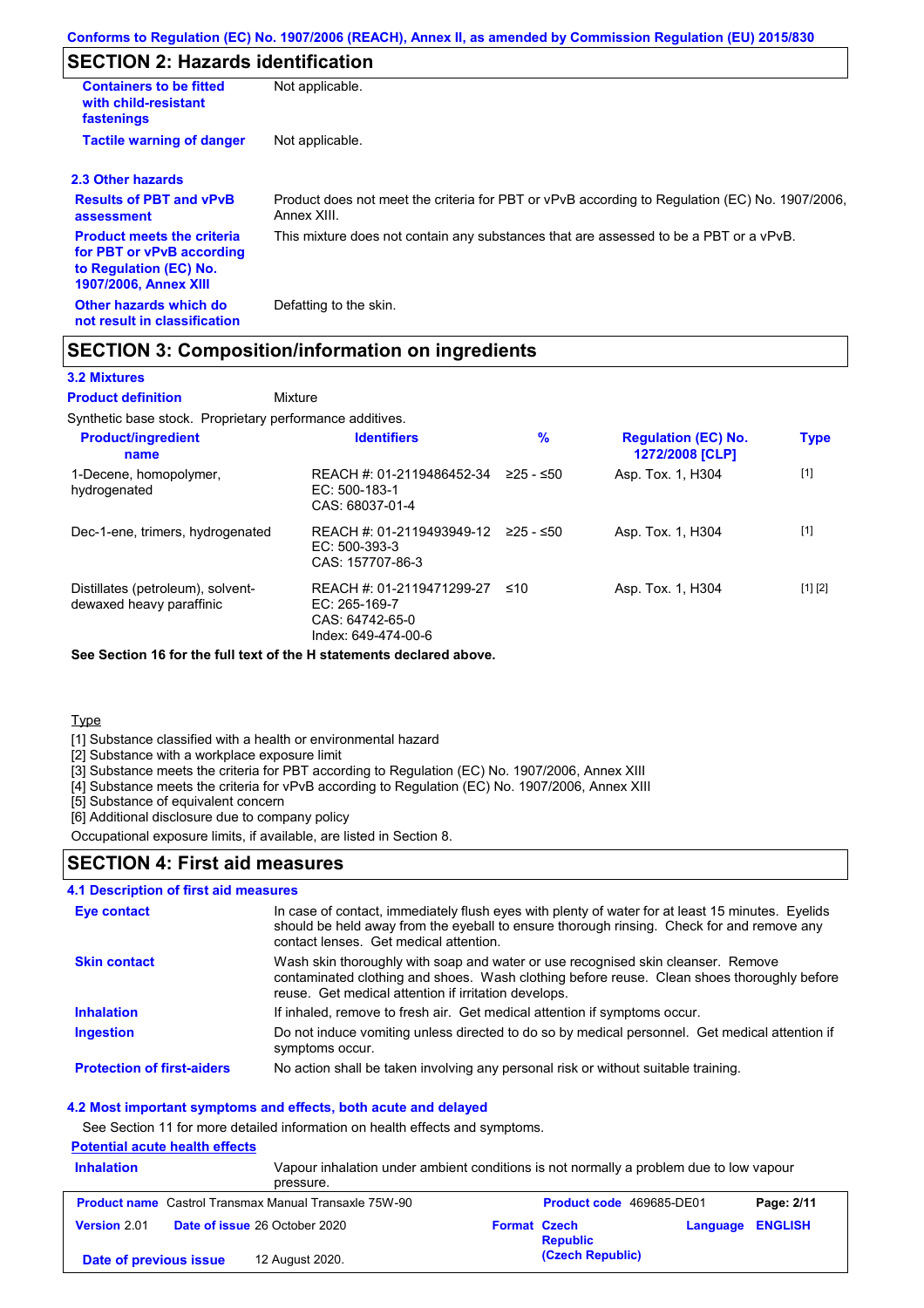# **SECTION 4: First aid measures**

| <b>Ingestion</b>    | No known significant effects or critical hazards.                                                                 |
|---------------------|-------------------------------------------------------------------------------------------------------------------|
| <b>Skin contact</b> | Defatting to the skin. May cause skin dryness and irritation.                                                     |
| <b>Eye contact</b>  | No known significant effects or critical hazards.                                                                 |
|                     | Delayed and immediate effects as well as chronic effects from short and long-term exposure                        |
| <b>Inhalation</b>   | Overexposure to the inhalation of airborne droplets or aerosols may cause irritation of the<br>respiratory tract. |
| <b>Ingestion</b>    | Ingestion of large quantities may cause nausea and diarrhoea.                                                     |
| <b>Skin contact</b> | Prolonged or repeated contact can defat the skin and lead to irritation and/or dermatitis.                        |
| <b>Eye contact</b>  | Potential risk of transient stinging or redness if accidental eye contact occurs.                                 |
|                     |                                                                                                                   |

#### **4.3 Indication of any immediate medical attention and special treatment needed**

| <b>Notes to physician</b>                                         | Treatment should in general be symptomatic and directed to relieving any effects.                                                                                                                                                                                                                                                                                 |  |  |  |
|-------------------------------------------------------------------|-------------------------------------------------------------------------------------------------------------------------------------------------------------------------------------------------------------------------------------------------------------------------------------------------------------------------------------------------------------------|--|--|--|
| <b>SECTION 5: Firefighting measures</b>                           |                                                                                                                                                                                                                                                                                                                                                                   |  |  |  |
| 5.1 Extinguishing media<br><b>Suitable extinguishing</b><br>media | In case of fire, use foam, dry chemical or carbon dioxide extinguisher or spray.                                                                                                                                                                                                                                                                                  |  |  |  |
| <b>Unsuitable extinguishing</b><br>media                          | Do not use water jet. The use of a water jet may cause the fire to spread by splashing the<br>burning product.                                                                                                                                                                                                                                                    |  |  |  |
| 5.2 Special hazards arising from the substance or mixture         |                                                                                                                                                                                                                                                                                                                                                                   |  |  |  |
| <b>Hazards from the</b><br>substance or mixture                   | In a fire or if heated, a pressure increase will occur and the container may burst.                                                                                                                                                                                                                                                                               |  |  |  |
| <b>Hazardous combustion</b><br>products                           | Combustion products may include the following:<br>carbon oxides (CO, CO <sub>2</sub> ) (carbon monoxide, carbon dioxide)                                                                                                                                                                                                                                          |  |  |  |
| <b>5.3 Advice for firefighters</b>                                |                                                                                                                                                                                                                                                                                                                                                                   |  |  |  |
| <b>Special precautions for</b><br>fire-fighters                   | No action shall be taken involving any personal risk or without suitable training. Promptly<br>isolate the scene by removing all persons from the vicinity of the incident if there is a fire.                                                                                                                                                                    |  |  |  |
| <b>Special protective</b><br>equipment for fire-fighters          | Fire-fighters should wear appropriate protective equipment and self-contained breathing<br>apparatus (SCBA) with a full face-piece operated in positive pressure mode. Clothing for fire-<br>fighters (including helmets, protective boots and gloves) conforming to European standard EN<br>469 will provide a basic level of protection for chemical incidents. |  |  |  |

# **SECTION 6: Accidental release measures**

|                                                          | 6.1 Personal precautions, protective equipment and emergency procedures                                                                                                                                                                                                                                                                                                                        |
|----------------------------------------------------------|------------------------------------------------------------------------------------------------------------------------------------------------------------------------------------------------------------------------------------------------------------------------------------------------------------------------------------------------------------------------------------------------|
| For non-emergency<br>personnel                           | No action shall be taken involving any personal risk or without suitable training. Evacuate<br>surrounding areas. Keep unnecessary and unprotected personnel from entering. Do not touch<br>or walk through spilt material. Floors may be slippery; use care to avoid falling. Put on<br>appropriate personal protective equipment.                                                            |
| For emergency responders                                 | If specialised clothing is required to deal with the spillage, take note of any information in<br>Section 8 on suitable and unsuitable materials. See also the information in "For non-<br>emergency personnel".                                                                                                                                                                               |
| <b>6.2 Environmental</b><br>precautions                  | Avoid dispersal of spilt material and runoff and contact with soil, waterways, drains and sewers.<br>Inform the relevant authorities if the product has caused environmental pollution (sewers,<br>waterways, soil or air).                                                                                                                                                                    |
| 6.3 Methods and material for containment and cleaning up |                                                                                                                                                                                                                                                                                                                                                                                                |
| <b>Small spill</b>                                       | Stop leak if without risk. Move containers from spill area. Absorb with an inert material and<br>place in an appropriate waste disposal container. Dispose of via a licensed waste disposal<br>contractor.                                                                                                                                                                                     |
| Large spill                                              | Stop leak if without risk. Move containers from spill area. Prevent entry into sewers, water<br>courses, basements or confined areas. Contain and collect spillage with non-combustible,<br>absorbent material e.g. sand, earth, vermiculite or diatomaceous earth and place in container<br>for disposal according to local regulations. Dispose of via a licensed waste disposal contractor. |

| <b>Product name</b> Castrol Transmax Manual Transaxle 75W-90 |                                      | Product code 469685-DE01 |                                        | Page: 3/11              |  |
|--------------------------------------------------------------|--------------------------------------|--------------------------|----------------------------------------|-------------------------|--|
| <b>Version 2.01</b>                                          | <b>Date of issue 26 October 2020</b> |                          | <b>Format Czech</b><br><b>Republic</b> | <b>Language ENGLISH</b> |  |
| Date of previous issue                                       | 12 August 2020.                      |                          | (Czech Republic)                       |                         |  |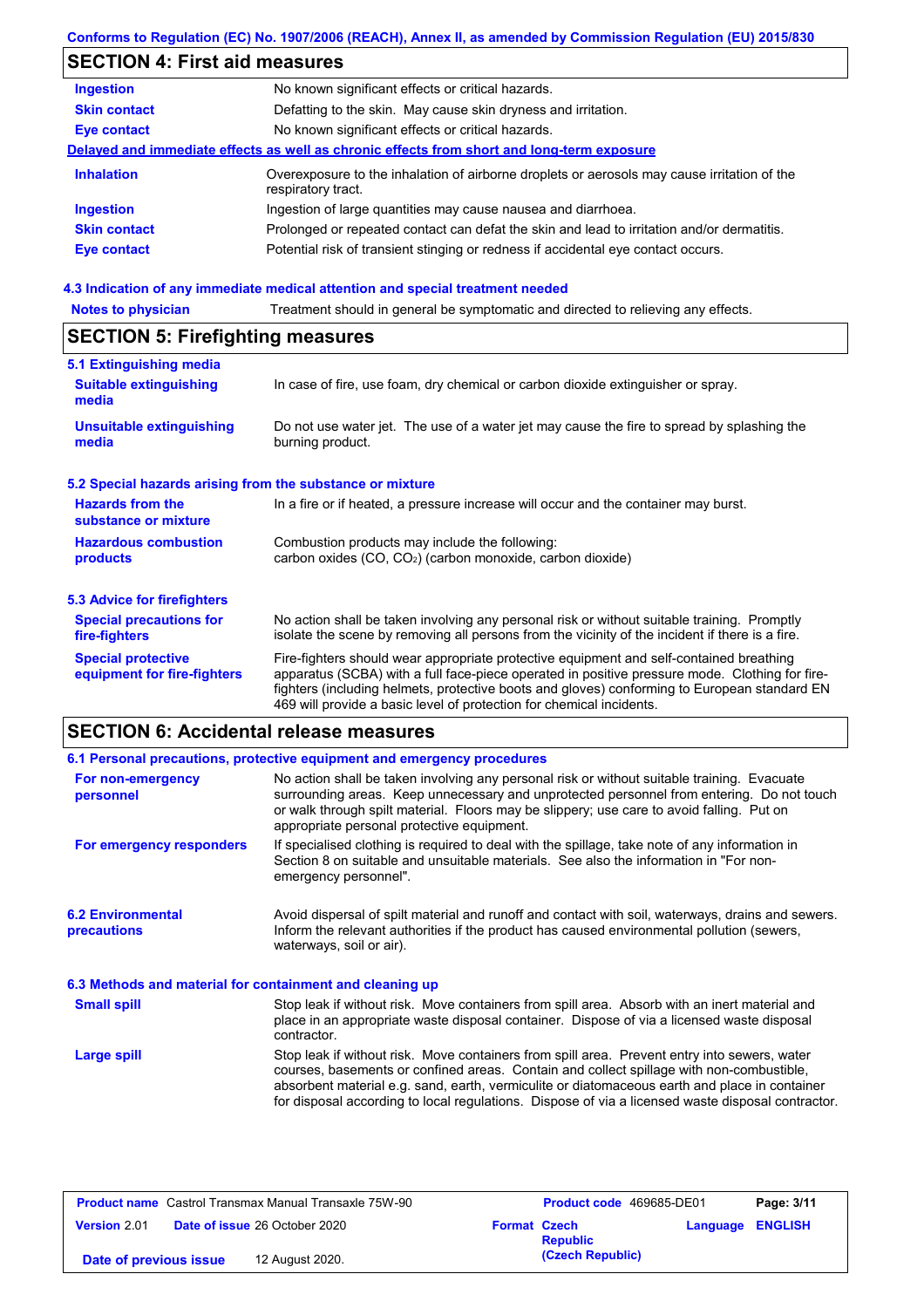### **SECTION 6: Accidental release measures**

| 6.4 Reference to other | See Section 1 for emergency contact information.                            |
|------------------------|-----------------------------------------------------------------------------|
| sections               | See Section 5 for firefighting measures.                                    |
|                        | See Section 8 for information on appropriate personal protective equipment. |
|                        | See Section 12 for environmental precautions.                               |
|                        | See Section 13 for additional waste treatment information.                  |

## **SECTION 7: Handling and storage**

| 7.1 Precautions for safe handling                                             |                                                                                                                                                                                                                                                                                                                                                                                                                                                                                          |  |  |  |
|-------------------------------------------------------------------------------|------------------------------------------------------------------------------------------------------------------------------------------------------------------------------------------------------------------------------------------------------------------------------------------------------------------------------------------------------------------------------------------------------------------------------------------------------------------------------------------|--|--|--|
| <b>Protective measures</b>                                                    | Put on appropriate personal protective equipment.                                                                                                                                                                                                                                                                                                                                                                                                                                        |  |  |  |
| <b>Advice on general</b><br>occupational hygiene                              | Eating, drinking and smoking should be prohibited in areas where this material is handled,<br>stored and processed. Wash thoroughly after handling. Remove contaminated clothing and<br>protective equipment before entering eating areas. See also Section 8 for additional<br>information on hygiene measures.                                                                                                                                                                         |  |  |  |
| <b>7.2 Conditions for safe</b><br>storage, including any<br>incompatibilities | Store in accordance with local regulations. Store in a dry, cool and well-ventilated area, away<br>from incompatible materials (see Section 10). Keep away from heat and direct sunlight. Keep<br>container tightly closed and sealed until ready for use. Containers that have been opened must<br>be carefully resealed and kept upright to prevent leakage. Store and use only in equipment/<br>containers designed for use with this product. Do not store in unlabelled containers. |  |  |  |
| <b>Not suitable</b>                                                           | Prolonged exposure to elevated temperature.                                                                                                                                                                                                                                                                                                                                                                                                                                              |  |  |  |
| 7.3 Specific end use(s)                                                       |                                                                                                                                                                                                                                                                                                                                                                                                                                                                                          |  |  |  |
| <b>Recommendations</b>                                                        | See section 1.2 and Exposure scenarios in annex, if applicable.                                                                                                                                                                                                                                                                                                                                                                                                                          |  |  |  |
| <b>SECTION 8: Exposure controls/personal protection</b>                       |                                                                                                                                                                                                                                                                                                                                                                                                                                                                                          |  |  |  |
| <b>8.1 Control parameters</b>                                                 |                                                                                                                                                                                                                                                                                                                                                                                                                                                                                          |  |  |  |
| <b>Occupational exposure limits</b>                                           |                                                                                                                                                                                                                                                                                                                                                                                                                                                                                          |  |  |  |
| <b>Product/ingredient name</b>                                                | <b>Exposure limit values</b>                                                                                                                                                                                                                                                                                                                                                                                                                                                             |  |  |  |
| Distillates (petroleum), solvent-dewaxed heavy<br>paraffinic                  | Government regulation of Czech Republic PEL/NPK-P (Czech<br>Republic).<br>TWA: 5 mg/m <sup>3</sup> 8 hours. Issued/Revised: 1/2003 Form: Aerosol<br>STEL: 10 mg/m <sup>3</sup> 15 minutes. Issued/Revised: 1/2003 Form: Aerosol                                                                                                                                                                                                                                                          |  |  |  |
|                                                                               | Whilst specific OELs for certain components may be shown in this section, other components may be present in any mist,                                                                                                                                                                                                                                                                                                                                                                   |  |  |  |

vapour or dust produced. Therefore, the specific OELs may not be applicable to the product as a whole and are provided for guidance only.

**Recommended monitoring procedures** If this product contains ingredients with exposure limits, personal, workplace atmosphere or biological monitoring may be required to determine the effectiveness of the ventilation or other control measures and/or the necessity to use respiratory protective equipment. Reference should be made to monitoring standards, such as the following: European Standard EN 689 (Workplace atmospheres - Guidance for the assessment of exposure by inhalation to chemical agents for comparison with limit values and measurement strategy) European Standard EN 14042 (Workplace atmospheres - Guide for the application and use of procedures for the assessment of exposure to chemical and biological agents) European Standard EN 482 (Workplace atmospheres - General requirements for the performance of procedures for the measurement of chemical agents) Reference to national guidance documents for methods for the determination of hazardous substances will also be required.

#### **Derived No Effect Level**

No DNELs/DMELs available.

#### **Predicted No Effect Concentration**

No PNECs available

| <b>8.2 Exposure controls</b>                                 |                                                                                                                                                                                                                                                                                                                                                                                                                                                                                                                                                                                                                                                                                                                                                                                                                                                                                                                                                                                                         |                                        |          |                |
|--------------------------------------------------------------|---------------------------------------------------------------------------------------------------------------------------------------------------------------------------------------------------------------------------------------------------------------------------------------------------------------------------------------------------------------------------------------------------------------------------------------------------------------------------------------------------------------------------------------------------------------------------------------------------------------------------------------------------------------------------------------------------------------------------------------------------------------------------------------------------------------------------------------------------------------------------------------------------------------------------------------------------------------------------------------------------------|----------------------------------------|----------|----------------|
| <b>Appropriate engineering</b><br>controls                   | Provide exhaust ventilation or other engineering controls to keep the relevant airborne<br>concentrations below their respective occupational exposure limits.<br>All activities involving chemicals should be assessed for their risks to health, to ensure<br>exposures are adequately controlled. Personal protective equipment should only be considered<br>after other forms of control measures (e.g. engineering controls) have been suitably evaluated.<br>Personal protective equipment should conform to appropriate standards, be suitable for use, be<br>kept in good condition and properly maintained.<br>Your supplier of personal protective equipment should be consulted for advice on selection and<br>appropriate standards. For further information contact your national organisation for standards.<br>The final choice of protective equipment will depend upon a risk assessment. It is important to<br>ensure that all items of personal protective equipment are compatible. |                                        |          |                |
| <b>Product name</b> Castrol Transmax Manual Transaxle 75W-90 |                                                                                                                                                                                                                                                                                                                                                                                                                                                                                                                                                                                                                                                                                                                                                                                                                                                                                                                                                                                                         | Product code 469685-DE01               |          | Page: 4/11     |
| <b>Version 2.01</b>                                          | <b>Date of issue 26 October 2020</b>                                                                                                                                                                                                                                                                                                                                                                                                                                                                                                                                                                                                                                                                                                                                                                                                                                                                                                                                                                    | <b>Format Czech</b><br><b>Republic</b> | Language | <b>ENGLISH</b> |
| Date of previous issue                                       | 12 August 2020.                                                                                                                                                                                                                                                                                                                                                                                                                                                                                                                                                                                                                                                                                                                                                                                                                                                                                                                                                                                         | (Czech Republic)                       |          |                |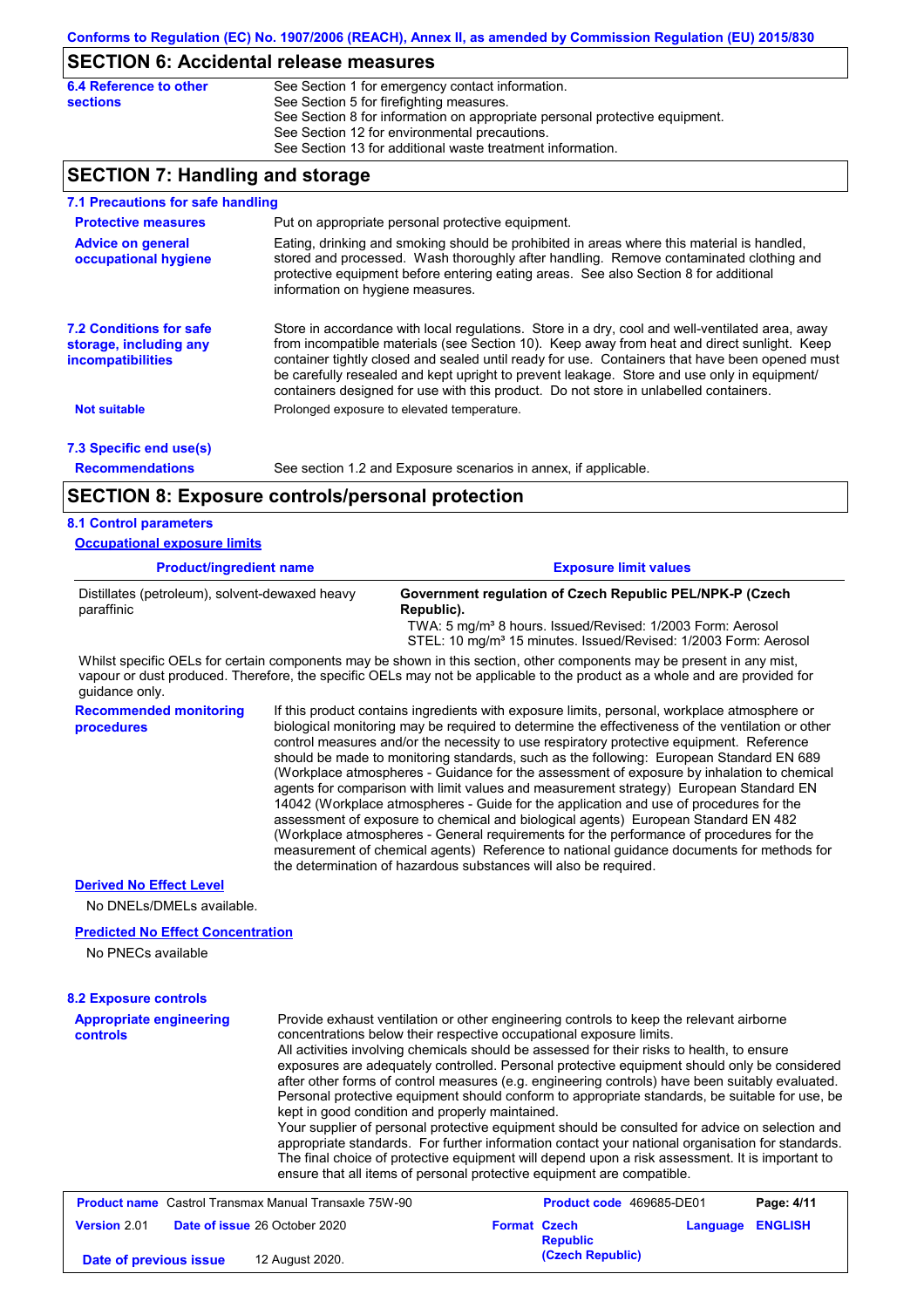## **SECTION 8: Exposure controls/personal protection**

**Date of previous issue** 12 August 2020.

| <b>Individual protection measures</b>                        |                                                                                                                                                                                                                                                                                                                                                                                                                                                                                                                                                                                                                                                   |                     |                          |                  |            |
|--------------------------------------------------------------|---------------------------------------------------------------------------------------------------------------------------------------------------------------------------------------------------------------------------------------------------------------------------------------------------------------------------------------------------------------------------------------------------------------------------------------------------------------------------------------------------------------------------------------------------------------------------------------------------------------------------------------------------|---------------------|--------------------------|------------------|------------|
| <b>Hygiene measures</b>                                      | Wash hands, forearms and face thoroughly after handling chemical products, before eating,<br>smoking and using the lavatory and at the end of the working period. Ensure that eyewash<br>stations and safety showers are close to the workstation location.                                                                                                                                                                                                                                                                                                                                                                                       |                     |                          |                  |            |
| <b>Respiratory protection</b>                                | In case of insufficient ventilation, wear suitable respiratory equipment.<br>The correct choice of respiratory protection depends upon the chemicals being handled, the<br>conditions of work and use, and the condition of the respiratory equipment. Safety procedures<br>should be developed for each intended application. Respiratory protection equipment should<br>therefore be chosen in consultation with the supplier/manufacturer and with a full assessment<br>of the working conditions.                                                                                                                                             |                     |                          |                  |            |
| <b>Eye/face protection</b><br><b>Skin protection</b>         | Safety glasses with side shields.                                                                                                                                                                                                                                                                                                                                                                                                                                                                                                                                                                                                                 |                     |                          |                  |            |
| <b>Hand protection</b>                                       | <b>General Information:</b>                                                                                                                                                                                                                                                                                                                                                                                                                                                                                                                                                                                                                       |                     |                          |                  |            |
|                                                              | Because specific work environments and material handling practices vary, safety procedures<br>should be developed for each intended application. The correct choice of protective gloves<br>depends upon the chemicals being handled, and the conditions of work and use. Most gloves<br>provide protection for only a limited time before they must be discarded and replaced (even the<br>best chemically resistant gloves will break down after repeated chemical exposures).                                                                                                                                                                  |                     |                          |                  |            |
|                                                              | Gloves should be chosen in consultation with the supplier / manufacturer and taking account of<br>a full assessment of the working conditions.                                                                                                                                                                                                                                                                                                                                                                                                                                                                                                    |                     |                          |                  |            |
|                                                              | Recommended: Nitrile gloves.<br><b>Breakthrough time:</b>                                                                                                                                                                                                                                                                                                                                                                                                                                                                                                                                                                                         |                     |                          |                  |            |
|                                                              | Breakthrough time data are generated by glove manufacturers under laboratory test conditions<br>and represent how long a glove can be expected to provide effective permeation resistance. It<br>is important when following breakthrough time recommendations that actual workplace<br>conditions are taken into account. Always consult with your glove supplier for up-to-date<br>technical information on breakthrough times for the recommended glove type.<br>Our recommendations on the selection of gloves are as follows:                                                                                                                |                     |                          |                  |            |
|                                                              | Continuous contact:                                                                                                                                                                                                                                                                                                                                                                                                                                                                                                                                                                                                                               |                     |                          |                  |            |
|                                                              | Gloves with a minimum breakthrough time of 240 minutes, or >480 minutes if suitable gloves<br>can be obtained.<br>If suitable gloves are not available to offer that level of protection, gloves with shorter<br>breakthrough times may be acceptable as long as appropriate glove maintenance and<br>replacement regimes are determined and adhered to.                                                                                                                                                                                                                                                                                          |                     |                          |                  |            |
|                                                              | Short-term / splash protection:                                                                                                                                                                                                                                                                                                                                                                                                                                                                                                                                                                                                                   |                     |                          |                  |            |
|                                                              | Recommended breakthrough times as above.<br>It is recognised that for short-term, transient exposures, gloves with shorter breakthrough times<br>may commonly be used. Therefore, appropriate maintenance and replacement regimes must<br>be determined and rigorously followed.                                                                                                                                                                                                                                                                                                                                                                  |                     |                          |                  |            |
|                                                              | <b>Glove Thickness:</b>                                                                                                                                                                                                                                                                                                                                                                                                                                                                                                                                                                                                                           |                     |                          |                  |            |
|                                                              | For general applications, we recommend gloves with a thickness typically greater than 0.35 mm.                                                                                                                                                                                                                                                                                                                                                                                                                                                                                                                                                    |                     |                          |                  |            |
|                                                              | It should be emphasised that glove thickness is not necessarily a good predictor of glove<br>resistance to a specific chemical, as the permeation efficiency of the glove will be dependent<br>on the exact composition of the glove material. Therefore, glove selection should also be based<br>on consideration of the task requirements and knowledge of breakthrough times.<br>Glove thickness may also vary depending on the glove manufacturer, the glove type and the<br>glove model. Therefore, the manufacturers' technical data should always be taken into account<br>to ensure selection of the most appropriate glove for the task. |                     |                          |                  |            |
|                                                              | Note: Depending on the activity being conducted, gloves of varying thickness may be required<br>for specific tasks. For example:                                                                                                                                                                                                                                                                                                                                                                                                                                                                                                                  |                     |                          |                  |            |
|                                                              | • Thinner gloves (down to 0.1 mm or less) may be required where a high degree of manual<br>dexterity is needed. However, these gloves are only likely to give short duration protection and<br>would normally be just for single use applications, then disposed of.                                                                                                                                                                                                                                                                                                                                                                              |                     |                          |                  |            |
|                                                              | • Thicker gloves (up to 3 mm or more) may be required where there is a mechanical (as well<br>as a chemical) risk i.e. where there is abrasion or puncture potential.                                                                                                                                                                                                                                                                                                                                                                                                                                                                             |                     |                          |                  |            |
| <b>Product name</b> Castrol Transmax Manual Transaxle 75W-90 |                                                                                                                                                                                                                                                                                                                                                                                                                                                                                                                                                                                                                                                   |                     | Product code 469685-DE01 |                  | Page: 5/11 |
| <b>Version 2.01</b>                                          | Date of issue 26 October 2020                                                                                                                                                                                                                                                                                                                                                                                                                                                                                                                                                                                                                     | <b>Format Czech</b> | <b>Republic</b>          | Language ENGLISH |            |
| Date of previous issue                                       | 12 August 2020.                                                                                                                                                                                                                                                                                                                                                                                                                                                                                                                                                                                                                                   |                     | (Czech Republic)         |                  |            |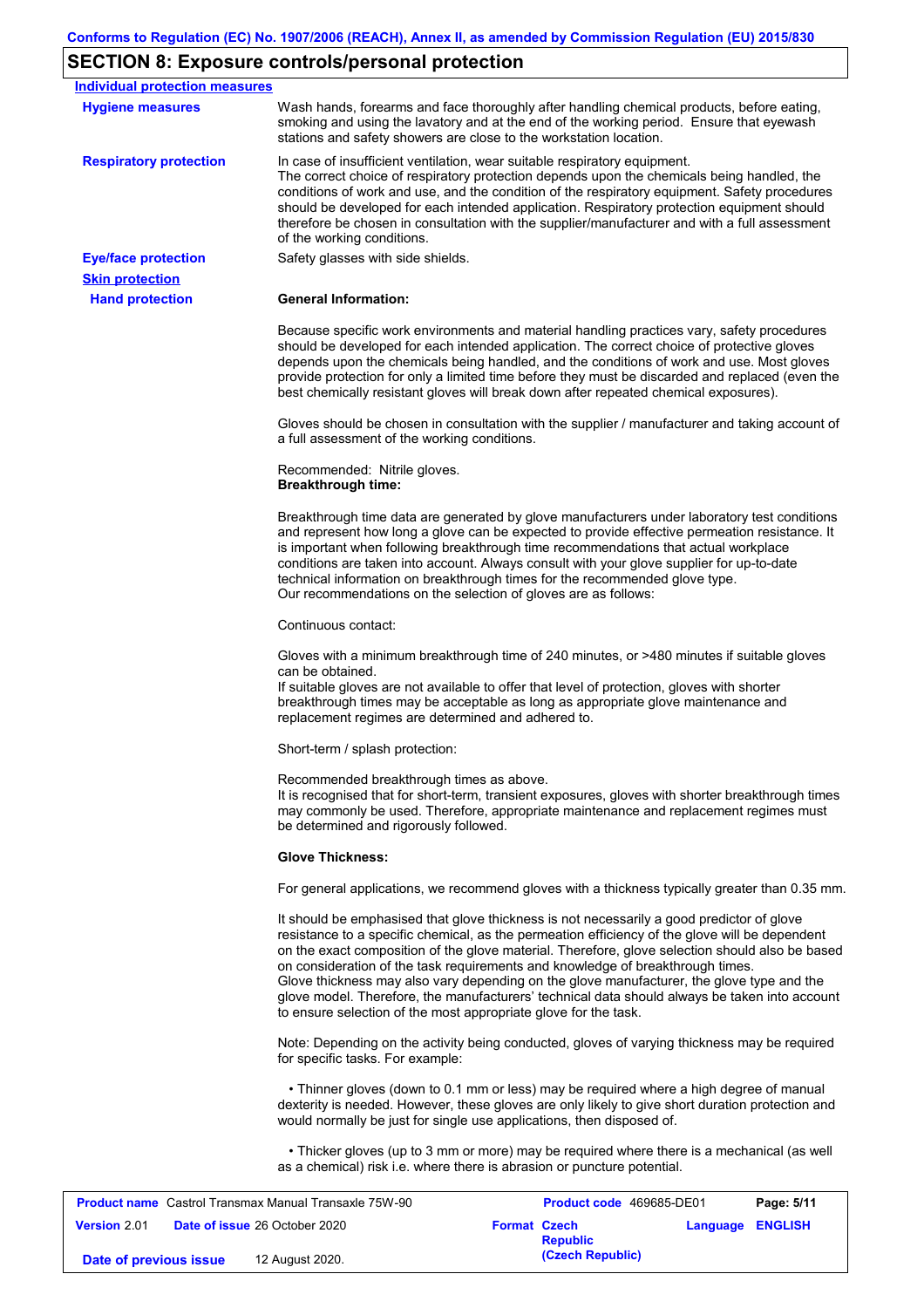## **SECTION 8: Exposure controls/personal protection**

| <b>Skin and body</b>                             | Use of protective clothing is good industrial practice.<br>Personal protective equipment for the body should be selected based on the task being<br>performed and the risks involved and should be approved by a specialist before handling this<br>product.<br>Cotton or polyester/cotton overalls will only provide protection against light superficial<br>contamination that will not soak through to the skin. Overalls should be laundered on a regular<br>basis. When the risk of skin exposure is high (e.g. when cleaning up spillages or if there is a<br>risk of splashing) then chemical resistant aprons and/or impervious chemical suits and boots<br>will be required. |
|--------------------------------------------------|---------------------------------------------------------------------------------------------------------------------------------------------------------------------------------------------------------------------------------------------------------------------------------------------------------------------------------------------------------------------------------------------------------------------------------------------------------------------------------------------------------------------------------------------------------------------------------------------------------------------------------------------------------------------------------------|
| <b>Refer to standards:</b>                       | Respiratory protection: EN 529<br>Gloves: EN 420, EN 374<br>Eye protection: EN 166<br>Filtering half-mask: EN 149<br>Filtering half-mask with valve: EN 405<br>Half-mask: EN 140 plus filter<br>Full-face mask: EN 136 plus filter<br>Particulate filters: EN 143<br>Gas/combined filters: EN 14387                                                                                                                                                                                                                                                                                                                                                                                   |
| <b>Environmental exposure</b><br><b>controls</b> | Emissions from ventilation or work process equipment should be checked to ensure they<br>comply with the requirements of environmental protection legislation. In some cases, fume<br>scrubbers, filters or engineering modifications to the process equipment will be necessary to<br>reduce emissions to acceptable levels.                                                                                                                                                                                                                                                                                                                                                         |

# **SECTION 9: Physical and chemical properties**

## **9.1 Information on basic physical and chemical properties**

| <b>Appearance</b>                                      |                                                                                                                                           |
|--------------------------------------------------------|-------------------------------------------------------------------------------------------------------------------------------------------|
| <b>Physical state</b>                                  | Liquid.                                                                                                                                   |
| <b>Colour</b>                                          | Amber.                                                                                                                                    |
| <b>Odour</b>                                           | Not available.                                                                                                                            |
| <b>Odour threshold</b>                                 | Not available.                                                                                                                            |
| pH                                                     | Not available.                                                                                                                            |
| <b>Melting point/freezing point</b>                    | Not available.                                                                                                                            |
| Initial boiling point and boiling<br>range             | Not available.                                                                                                                            |
| <b>Pour point</b>                                      | $-51 °C$                                                                                                                                  |
| <b>Flash point</b>                                     | Open cup: >180°C (>356°F) [Cleveland.]                                                                                                    |
| <b>Evaporation rate</b>                                | Not available.                                                                                                                            |
| <b>Flammability (solid, gas)</b>                       | Not available.                                                                                                                            |
| <b>Upper/lower flammability or</b><br>explosive limits | Not available.                                                                                                                            |
| <b>Vapour pressure</b>                                 | Not available.                                                                                                                            |
| <b>Vapour density</b>                                  | Not available.                                                                                                                            |
| <b>Relative density</b>                                | Not available.                                                                                                                            |
| <b>Density</b>                                         | <1000 kg/m <sup>3</sup> (<1 g/cm <sup>3</sup> ) at 15 <sup>°</sup> C                                                                      |
| <b>Solubility(ies)</b>                                 | insoluble in water.                                                                                                                       |
| <b>Partition coefficient: n-octanol/</b><br>water      | Not available.                                                                                                                            |
| <b>Auto-ignition temperature</b>                       | Not available.                                                                                                                            |
| <b>Decomposition temperature</b>                       | Not available.                                                                                                                            |
| <b>Viscosity</b>                                       | Kinematic: 77.58 mm <sup>2</sup> /s (77.58 cSt) at 40 $^{\circ}$ C<br>Kinematic: 14.63 mm <sup>2</sup> /s (14.63 cSt) at 100 $^{\circ}$ C |
| <b>Explosive properties</b>                            | Not available.                                                                                                                            |
| <b>Oxidising properties</b>                            | Not available.                                                                                                                            |

#### **9.2 Other information**

No additional information.

| <b>Product name</b> Castrol Transmax Manual Transaxle 75W-90 |                                      | <b>Product code</b> 469685-DE01 |                  | Page: 6/11 |                         |
|--------------------------------------------------------------|--------------------------------------|---------------------------------|------------------|------------|-------------------------|
| <b>Version 2.01</b>                                          | <b>Date of issue 26 October 2020</b> | <b>Format Czech</b>             | <b>Republic</b>  |            | <b>Language ENGLISH</b> |
| Date of previous issue                                       | 12 August 2020.                      |                                 | (Czech Republic) |            |                         |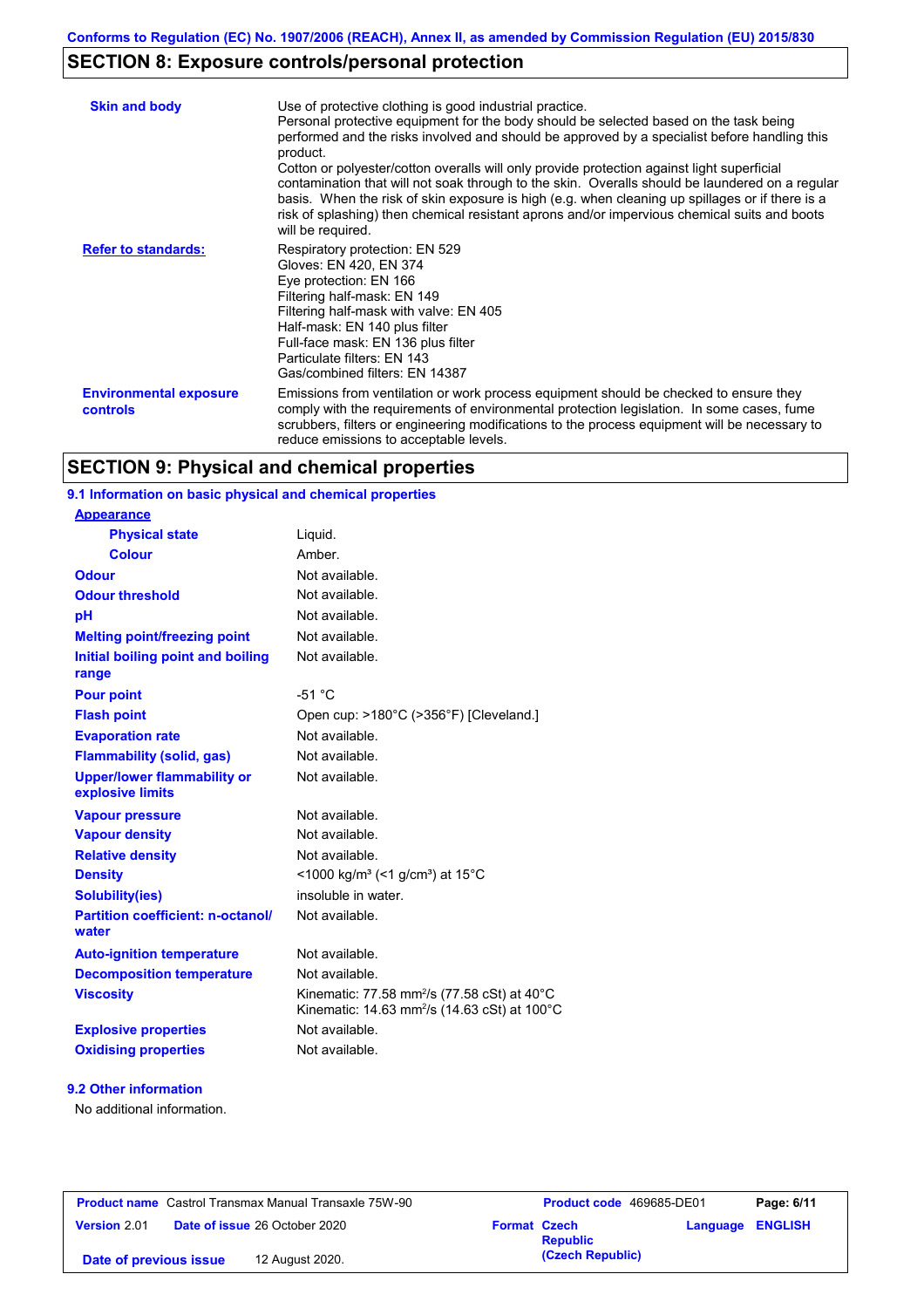| <b>SECTION 10: Stability and reactivity</b>       |                                                                                                                                                                         |  |  |  |
|---------------------------------------------------|-------------------------------------------------------------------------------------------------------------------------------------------------------------------------|--|--|--|
| <b>10.1 Reactivity</b>                            | No specific test data available for this product. Refer to Conditions to avoid and Incompatible<br>materials for additional information.                                |  |  |  |
| <b>10.2 Chemical stability</b>                    | The product is stable.                                                                                                                                                  |  |  |  |
| <b>10.3 Possibility of</b><br>hazardous reactions | Under normal conditions of storage and use, hazardous reactions will not occur.<br>Under normal conditions of storage and use, hazardous polymerisation will not occur. |  |  |  |
| <b>10.4 Conditions to avoid</b>                   | Avoid all possible sources of ignition (spark or flame).                                                                                                                |  |  |  |
| 10.5 Incompatible materials                       | Reactive or incompatible with the following materials: oxidising materials.                                                                                             |  |  |  |
| <b>10.6 Hazardous</b><br>decomposition products   | Under normal conditions of storage and use, hazardous decomposition products should not be<br>produced.                                                                 |  |  |  |

## **SECTION 11: Toxicological information**

| 11.1 Information on toxicological effects          |                                                                                                                             |
|----------------------------------------------------|-----------------------------------------------------------------------------------------------------------------------------|
| <b>Acute toxicity estimates</b>                    |                                                                                                                             |
| Not available.                                     |                                                                                                                             |
| <b>Information on likely</b><br>routes of exposure | Routes of entry anticipated: Dermal, Inhalation.                                                                            |
| <b>Potential acute health effects</b>              |                                                                                                                             |
| <b>Inhalation</b>                                  | Vapour inhalation under ambient conditions is not normally a problem due to low vapour<br>pressure.                         |
| <b>Ingestion</b>                                   | No known significant effects or critical hazards.                                                                           |
| <b>Skin contact</b>                                | Defatting to the skin. May cause skin dryness and irritation.                                                               |
| <b>Eye contact</b>                                 | No known significant effects or critical hazards.                                                                           |
|                                                    | Symptoms related to the physical, chemical and toxicological characteristics                                                |
| <b>Inhalation</b>                                  | May be harmful by inhalation if exposure to vapour, mists or fumes resulting from thermal<br>decomposition products occurs. |
| <b>Ingestion</b>                                   | No specific data.                                                                                                           |
| <b>Skin contact</b>                                | Adverse symptoms may include the following:<br>irritation<br>dryness<br>cracking                                            |
| <b>Eye contact</b>                                 | No specific data.                                                                                                           |
|                                                    | Delayed and immediate effects as well as chronic effects from short and long-term exposure                                  |
| <b>Inhalation</b>                                  | Overexposure to the inhalation of airborne droplets or aerosols may cause irritation of the<br>respiratory tract.           |
| <b>Ingestion</b>                                   | Ingestion of large quantities may cause nausea and diarrhoea.                                                               |
| <b>Skin contact</b>                                | Prolonged or repeated contact can defat the skin and lead to irritation and/or dermatitis.                                  |
| <b>Eye contact</b>                                 | Potential risk of transient stinging or redness if accidental eye contact occurs.                                           |
| <b>Potential chronic health effects</b>            |                                                                                                                             |
| General                                            | No known significant effects or critical hazards.                                                                           |
| <b>Carcinogenicity</b>                             | No known significant effects or critical hazards.                                                                           |
| <b>Mutagenicity</b>                                | No known significant effects or critical hazards.                                                                           |
| <b>Developmental effects</b>                       | No known significant effects or critical hazards.                                                                           |
| <b>Fertility effects</b>                           | No known significant effects or critical hazards.                                                                           |

## **SECTION 12: Ecological information**

### **12.1 Toxicity**

**Environmental hazards** Not classified as dangerous

#### **12.2 Persistence and degradability**

Partially biodegradable.

#### **12.3 Bioaccumulative potential**

|                        | <b>Product name</b> Castrol Transmax Manual Transaxle 75W-90 |                     | <b>Product code</b> 469685-DE01 |                         | Page: 7/11 |
|------------------------|--------------------------------------------------------------|---------------------|---------------------------------|-------------------------|------------|
| <b>Version 2.01</b>    | <b>Date of issue 26 October 2020</b>                         | <b>Format Czech</b> | <b>Republic</b>                 | <b>Language ENGLISH</b> |            |
| Date of previous issue | 12 August 2020.                                              |                     | (Czech Republic)                |                         |            |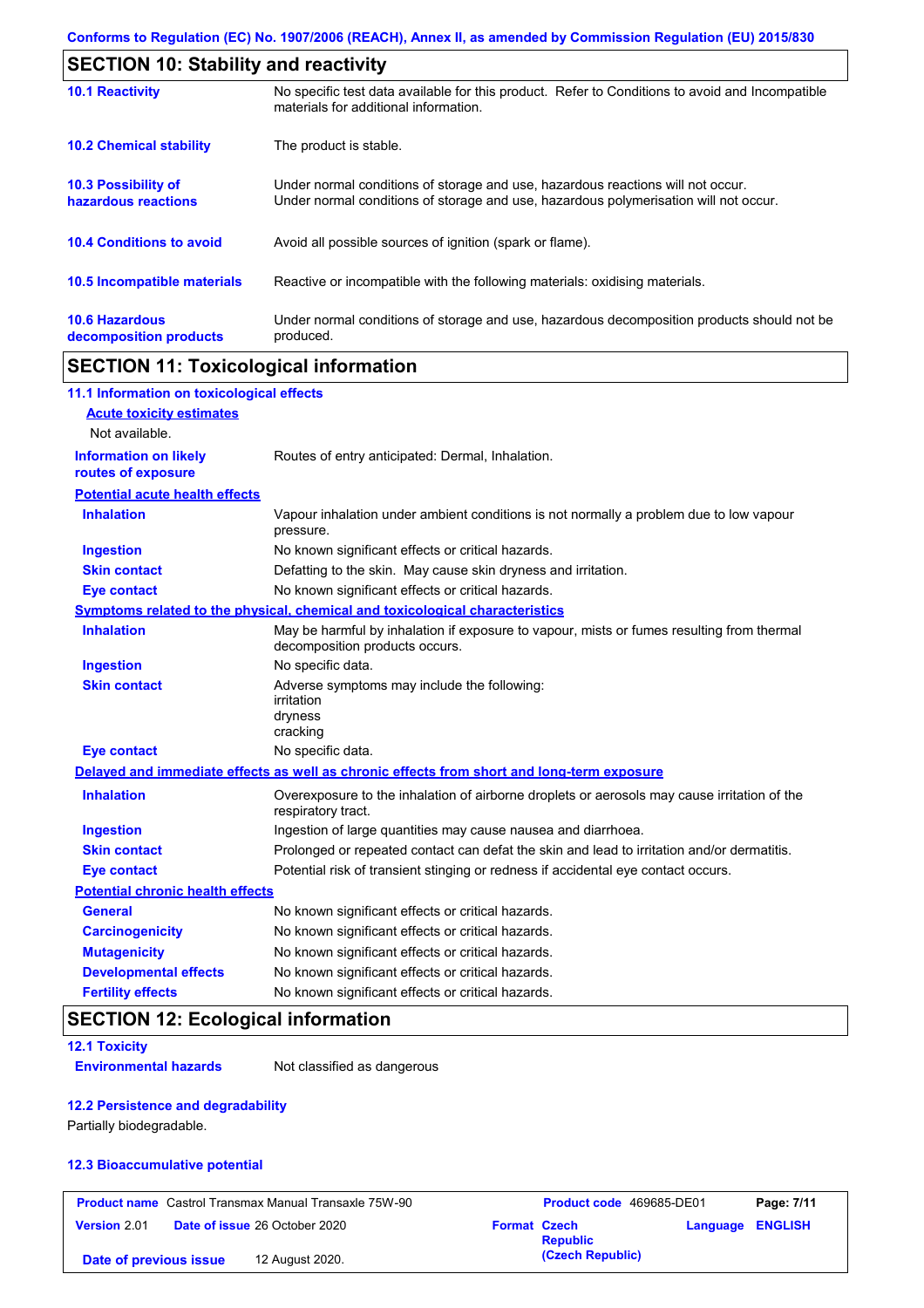## **SECTION 12: Ecological information**

This product is not expected to bioaccumulate through food chains in the environment.

| <b>12.4 Mobility in soil</b>                                  |                                                                      |
|---------------------------------------------------------------|----------------------------------------------------------------------|
| <b>Soil/water partition</b><br>coefficient (K <sub>oc</sub> ) | Not available.                                                       |
| <b>Mobility</b>                                               | Spillages may penetrate the soil causing ground water contamination. |

#### **12.5 Results of PBT and vPvB assessment**

Product does not meet the criteria for PBT or vPvB according to Regulation (EC) No. 1907/2006, Annex XIII.

| 12.6 Other adverse effects          |                                                                                                                           |
|-------------------------------------|---------------------------------------------------------------------------------------------------------------------------|
| <b>Other ecological information</b> | Spills may form a film on water surfaces causing physical damage to organisms. Oxygen<br>transfer could also be impaired. |

## **SECTION 13: Disposal considerations**

|  |  | <b>13.1 Waste treatment methods</b> |  |
|--|--|-------------------------------------|--|
|--|--|-------------------------------------|--|

#### **Product**

**Methods of disposal**

Where possible, arrange for product to be recycled. Dispose of via an authorised person/ licensed waste disposal contractor in accordance with local regulations.

#### **European waste catalogue (EWC) Hazardous waste** Yes.

| <b>Waste code</b> | <b>Waste designation</b>                |
|-------------------|-----------------------------------------|
| 13 02 08*         | other engine, gear and lubricating oils |

However, deviation from the intended use and/or the presence of any potential contaminants may require an alternative waste disposal code to be assigned by the end user.

| <b>Packaging</b>           |                                                                                                                                                                                                                                         |
|----------------------------|-----------------------------------------------------------------------------------------------------------------------------------------------------------------------------------------------------------------------------------------|
| <b>Methods of disposal</b> | Where possible, arrange for product to be recycled. Dispose of via an authorised person/<br>licensed waste disposal contractor in accordance with local regulations.                                                                    |
| <b>Special precautions</b> | This material and its container must be disposed of in a safe way. Empty containers or liners<br>may retain some product residues. Avoid dispersal of spilt material and runoff and contact with<br>soil, waterways, drains and sewers. |
| <b>References</b>          | Commission 2014/955/EU<br>Directive 2008/98/EC                                                                                                                                                                                          |

## **SECTION 14: Transport information**

|                                           | <b>ADR/RID</b> | <b>ADN</b>     | <b>IMDG</b>    | <b>IATA</b>    |
|-------------------------------------------|----------------|----------------|----------------|----------------|
| 14.1 UN number                            | Not regulated. | Not regulated. | Not regulated. | Not regulated. |
| 14.2 UN proper<br>shipping name           |                |                |                |                |
| <b>14.3 Transport</b><br>hazard class(es) |                |                | ۰              |                |
| 14.4 Packing<br>group                     |                |                | -              |                |
| 14.5<br><b>Environmental</b><br>hazards   | No.            | No.            | No.            | No.            |
| <b>Additional</b><br><b>information</b>   |                |                |                |                |

**14.6 Special precautions for user** Not available.

|                        | <b>Product name</b> Castrol Transmax Manual Transaxle 75W-90 |                     | <b>Product code</b> 469685-DE01 |                         | Page: 8/11 |
|------------------------|--------------------------------------------------------------|---------------------|---------------------------------|-------------------------|------------|
| <b>Version 2.01</b>    | <b>Date of issue 26 October 2020</b>                         | <b>Format Czech</b> | <b>Republic</b>                 | <b>Language ENGLISH</b> |            |
| Date of previous issue | 12 August 2020.                                              |                     | (Czech Republic)                |                         |            |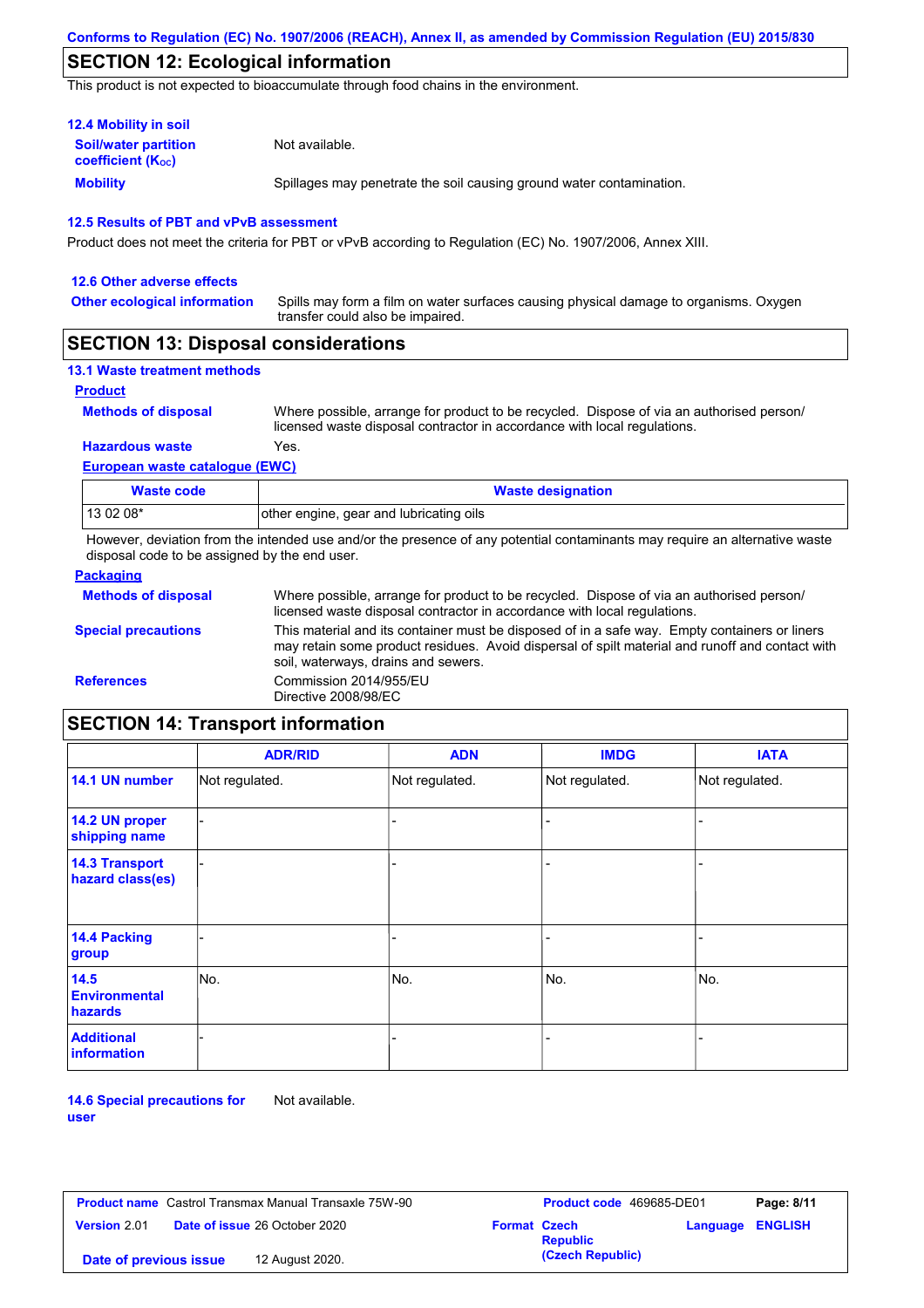## **SECTION 14: Transport information**

**14.7 Transport in bulk according to Annex II of Marpol and the IBC Code** Not available.

## **SECTION 15: Regulatory information**

|                                                                 | 15.1 Safety, health and environmental regulations/legislation specific for the substance or mixture                            |
|-----------------------------------------------------------------|--------------------------------------------------------------------------------------------------------------------------------|
| EU Regulation (EC) No. 1907/2006 (REACH)                        |                                                                                                                                |
| Annex XIV - List of substances subject to authorisation         |                                                                                                                                |
| <b>Annex XIV</b>                                                |                                                                                                                                |
| None of the components are listed.                              |                                                                                                                                |
| <b>Substances of very high concern</b>                          |                                                                                                                                |
| None of the components are listed.                              |                                                                                                                                |
| <b>Other regulations</b>                                        |                                                                                                                                |
| <b>REACH Status</b>                                             | The company, as identified in Section 1, sells this product in the EU in compliance with the<br>current requirements of REACH. |
| <b>United States inventory</b><br>(TSCA 8b)                     | All components are active or exempted.                                                                                         |
| <b>Australia inventory (AICS)</b>                               | All components are listed or exempted.                                                                                         |
| <b>Canada inventory</b>                                         | All components are listed or exempted.                                                                                         |
| <b>China inventory (IECSC)</b>                                  | All components are listed or exempted.                                                                                         |
| <b>Japan inventory (ENCS)</b>                                   | All components are listed or exempted.                                                                                         |
| <b>Korea inventory (KECI)</b>                                   | All components are listed or exempted.                                                                                         |
| <b>Philippines inventory</b><br>(PICCS)                         | All components are listed or exempted.                                                                                         |
| <b>Taiwan Chemical</b><br><b>Substances Inventory</b><br>(TCSI) | All components are listed or exempted.                                                                                         |
| Ozone depleting substances (1005/2009/EU)<br>Not listed.        |                                                                                                                                |
| Prior Informed Consent (PIC) (649/2012/EU)<br>Not listed.       |                                                                                                                                |
| <b>EU - Water framework directive - Priority substances</b>     |                                                                                                                                |
| None of the components are listed.                              |                                                                                                                                |
| <b>Seveso Directive</b>                                         |                                                                                                                                |
| This product is not controlled under the Seveso Directive.      |                                                                                                                                |
|                                                                 |                                                                                                                                |

#### **15.2 Chemical safety assessment**

A Chemical Safety Assessment has been carried out for one or more of the substances within this mixture. A Chemical Safety Assessment has not been carried out for the mixture itself.

# **SECTION 16: Other information**

| <b>Product name</b> Castrol Transmax Manual Transaxle 75W-90<br><b>Product code</b> 469685-DE01  | DNEL = Derived No Effect Level<br>ES = Exposure Scenario<br>EUH statement = CLP-specific Hazard statement<br>EWC = European Waste Catalogue<br>IATA = International Air Transport Association<br>IBC = Intermediate Bulk Container | EINECS = European Inventory of Existing Commercial chemical Substances<br>GHS = Globally Harmonized System of Classification and Labelling of Chemicals |
|--------------------------------------------------------------------------------------------------|------------------------------------------------------------------------------------------------------------------------------------------------------------------------------------------------------------------------------------|---------------------------------------------------------------------------------------------------------------------------------------------------------|
|                                                                                                  |                                                                                                                                                                                                                                    | Page: 9/11                                                                                                                                              |
| Version 2.01<br><b>Republic</b><br>(Czech Republic)<br>12 August 2020.<br>Date of previous issue | Date of issue 26 October 2020                                                                                                                                                                                                      | <b>Format Czech</b><br><b>ENGLISH</b><br>Language                                                                                                       |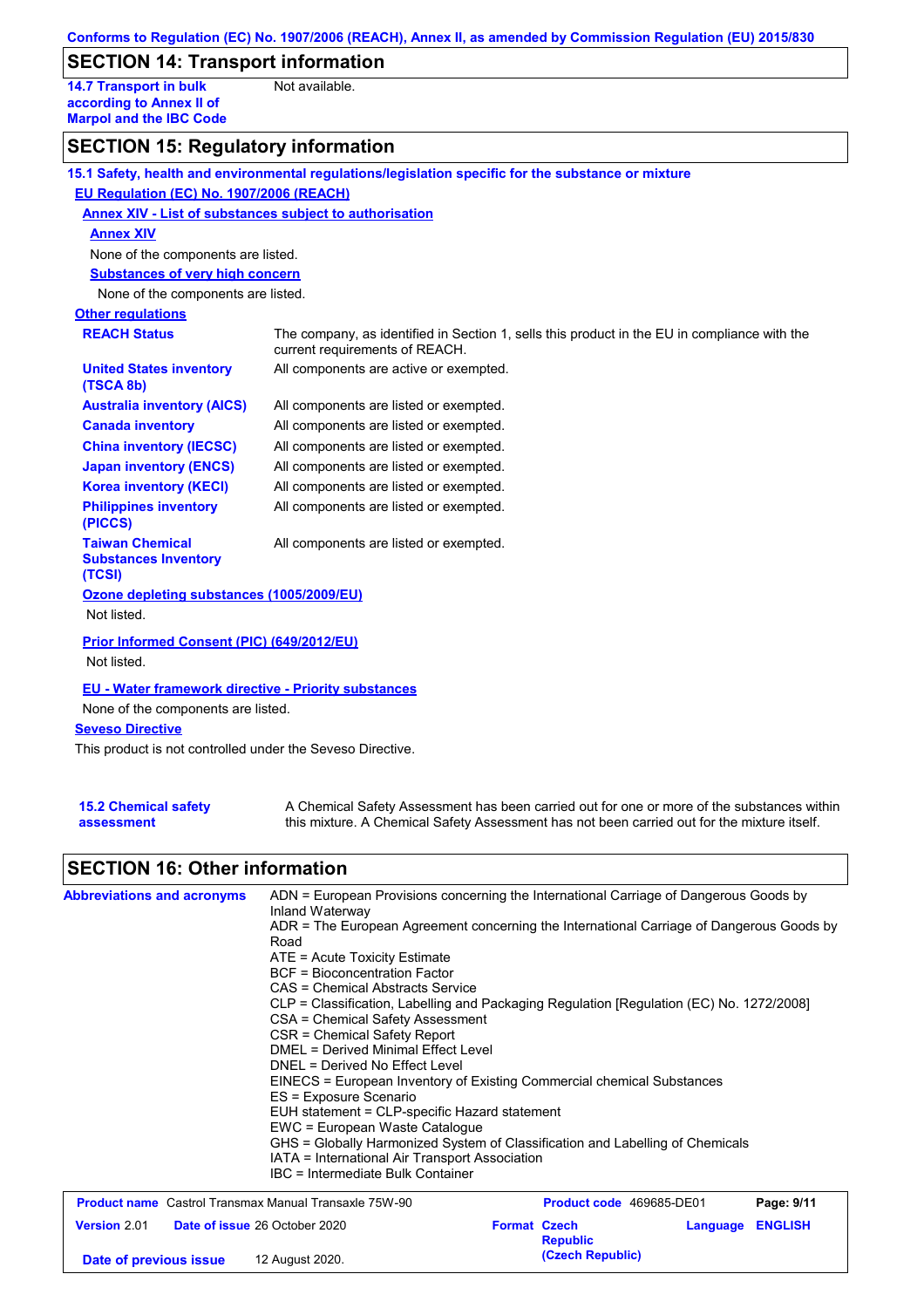### **SECTION 16: Other information**

IMDG = International Maritime Dangerous Goods LogPow = logarithm of the octanol/water partition coefficient MARPOL = International Convention for the Prevention of Pollution From Ships, 1973 as modified by the Protocol of 1978. ("Marpol" = marine pollution) OECD = Organisation for Economic Co-operation and Development PBT = Persistent, Bioaccumulative and Toxic PNEC = Predicted No Effect Concentration REACH = Registration, Evaluation, Authorisation and Restriction of Chemicals Regulation [Regulation (EC) No. 1907/2006] RID = The Regulations concerning the International Carriage of Dangerous Goods by Rail RRN = REACH Registration Number SADT = Self-Accelerating Decomposition Temperature SVHC = Substances of Very High Concern STOT-RE = Specific Target Organ Toxicity - Repeated Exposure STOT-SE = Specific Target Organ Toxicity - Single Exposure TWA = Time weighted average UN = United Nations UVCB = Complex hydrocarbon substance VOC = Volatile Organic Compound vPvB = Very Persistent and Very Bioaccumulative Varies = may contain one or more of the following 64741-88-4 / RRN 01-2119488706-23, 64741-89-5 / RRN 01-2119487067-30, 64741-95-3 / RRN 01-2119487081-40, 64741-96-4/ RRN 01-2119483621-38, 64742-01-4 / RRN 01-2119488707-21, 64742-44-5 / RRN 01-2119985177-24, 64742-45-6, 64742-52-5 / RRN 01-2119467170-45, 64742-53-6 / RRN 01-2119480375-34, 64742-54-7 / RRN 01-2119484627-25, 64742-55-8 / RRN 01-2119487077-29, 64742-56-9 / RRN 01-2119480132-48, 64742-57-0 / RRN 01-2119489287-22, 64742-58-1, 64742-62-7 / RRN 01-2119480472-38, 64742-63-8, 64742-65-0 / RRN 01-2119471299-27, 64742-70-7 / RRN 01-2119487080-42, 72623-85-9 / RRN 01-2119555262-43, 72623-86-0 / RRN 01-2119474878-16, 72623-87-1 / RRN 01-2119474889-13

**Procedure used to derive the classification according to Regulation (EC) No. 1272/2008 [CLP/GHS]**

| <b>Classification</b>                            |                            | <b>Justification</b>                          |  |  |  |
|--------------------------------------------------|----------------------------|-----------------------------------------------|--|--|--|
| Not classified.                                  |                            |                                               |  |  |  |
| <b>Full text of abbreviated H</b><br>statements  | H304                       | May be fatal if swallowed and enters airways. |  |  |  |
| <b>Full text of classifications</b><br>[CLP/GHS] | Asp. Tox. 1, H304          | <b>ASPIRATION HAZARD - Category 1</b>         |  |  |  |
| <b>History</b>                                   |                            |                                               |  |  |  |
| Date of issue/Date of<br><b>revision</b>         | 26/10/2020.                |                                               |  |  |  |
| Date of previous issue                           | 12/08/2020.                |                                               |  |  |  |
| <b>Prepared by</b>                               | <b>Product Stewardship</b> |                                               |  |  |  |

#### **Indicates information that has changed from previously issued version.**

#### **Notice to reader**

All reasonably practicable steps have been taken to ensure this data sheet and the health, safety and environmental information contained in it is accurate as of the date specified below. No warranty or representation, express or implied is made as to the accuracy or completeness of the data and information in this data sheet.

The data and advice given apply when the product is sold for the stated application or applications. You should not use the product other than for the stated application or applications without seeking advice from BP Group.

It is the user's obligation to evaluate and use this product safely and to comply with all applicable laws and regulations. The BP Group shall not be responsible for any damage or injury resulting from use, other than the stated product use of the material, from any failure to adhere to recommendations, or from any hazards inherent in the nature of the material. Purchasers of the product for supply to a third party for use at work, have a duty to take all necessary steps to ensure that any person handling or using the product is provided with the information in this sheet. Employers have a duty to tell employees and others who may be affected of any hazards described in this sheet and of any precautions that should be taken. You can contact the BP Group to ensure that this document is the most current available. Alteration of this document is strictly prohibited.

|                        | <b>Product name</b> Castrol Transmax Manual Transaxle 75W-90 |                     | Product code 469685-DE01 | Page: 10/11             |
|------------------------|--------------------------------------------------------------|---------------------|--------------------------|-------------------------|
| <b>Version 2.01</b>    | <b>Date of issue 26 October 2020</b>                         | <b>Format Czech</b> | <b>Republic</b>          | <b>Language ENGLISH</b> |
| Date of previous issue | 12 August 2020.                                              |                     | (Czech Republic)         |                         |